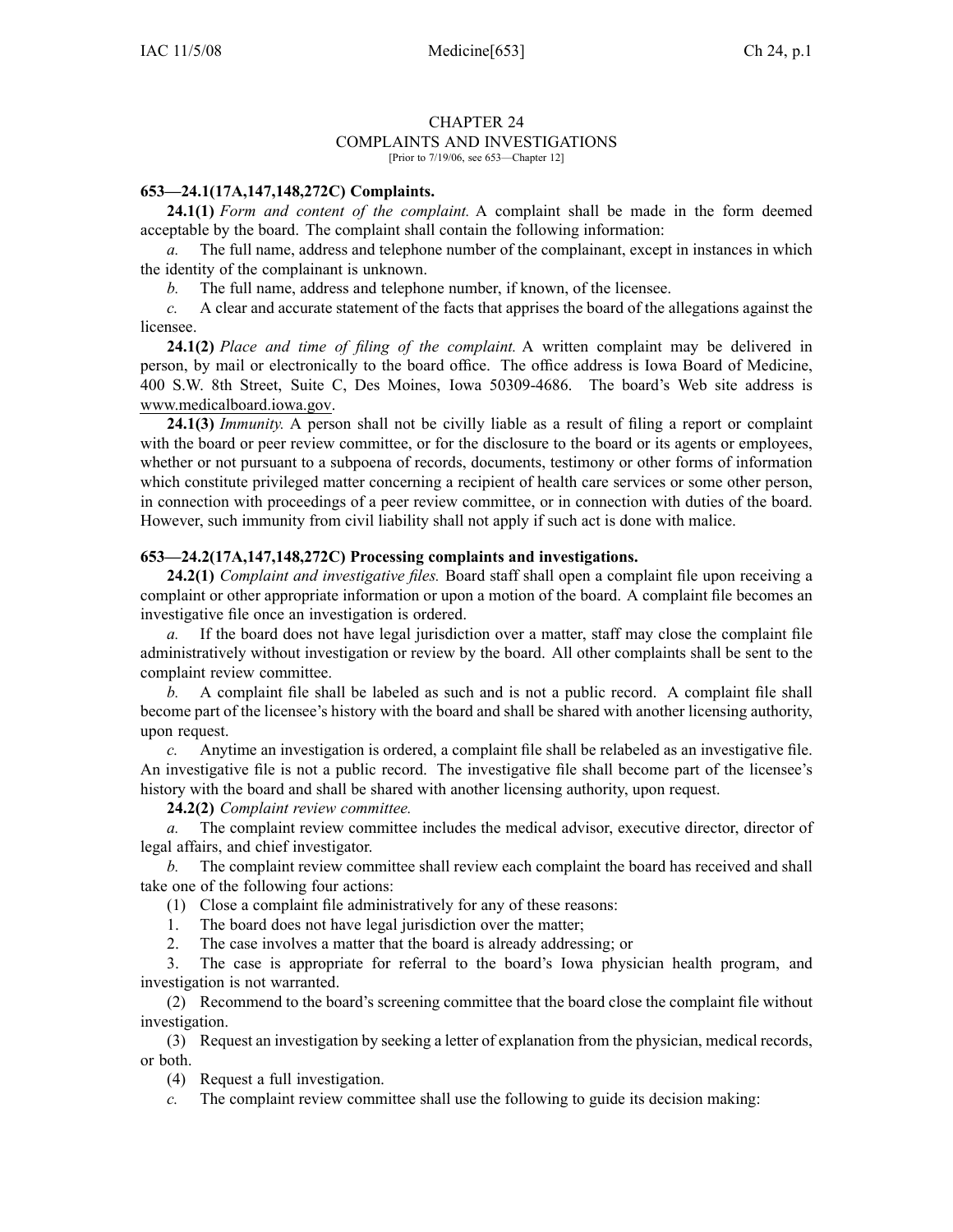(1) The complaint review committee shall assign <sup>a</sup> case for full investigation if the case involves serious public safety issues, including but not limited to the following:

1. A clear violation of the laws and rules governing the practice of medicine or acupuncture, as applicable;

2. Significant investigative history which raises serious concerns about the licensee's ability to practice medicine in <sup>a</sup> competent and safe manner;

3. Significant investigative history which raises serious concerns that the licensee has engaged in <sup>a</sup> pattern of unprofessional conduct or disruptive behavior that interferes with, or has the potential to interfere with, patient care or the effective functioning of health care staff;

4. Serious quality of care cases that include severe patient harm, <sup>a</sup> pattern of inappropriate treatment, or serious medical errors;

5. Serious criminal conduct;

6. Substance abuse or other impairment that significantly impacts the licensee's ability to practice the licensee's respective practice in <sup>a</sup> competent and safe manner;

7. Sexual misconduct;

8. Severe unprofessional conduct or disruptive behavior;

9. Disciplinary action by another regulatory authority; or

10. Unlicensed practice of medicine or acupuncture.

(2) If <sup>a</sup> case involves less serious public safety issues, the complaint review committee shall take one of the following actions:

1. Recommend to the board's screening committee that the complaint file be closed without an investigation.

2. Request an investigation by seeking <sup>a</sup> letter of explanation from the physician, medical records, or both.

3. Request <sup>a</sup> full investigation if <sup>a</sup> pattern of less serious public safety issues appears to exist.

(3) Less serious public safety issues include, but are not limited to, the following:

1. Less serious quality of care cases that do not involve serious patient harm and are isolated occurrences rather than <sup>a</sup> par<sup>t</sup> of <sup>a</sup> pattern of inappropriate treatment or serious medical errors;

2. A single incident involving <sup>a</sup> billing dispute;

3. A single incident involving rude behavior or personality conflicts;

4. A single incident of communication problems; or

5. Poor record-keeping practicesthat are not repeated or ongoing in nature and do notsignificantly affect patient care.

*d.* The board may at any time reopen for review and reconsideration any complaint or investigative file that has been closed administratively.

*e.* The complaint review committee shall indicate high-priority cases when they are assigned for investigation. The committee may provide recommendations to investigators regarding the nature of investigation to be completed. The medical advisor shall provide medical advice to the investigators as par<sup>t</sup> of the investigative process.

**24.2(3)** *Screening committee.* The screening committee shall review the recommendations of the complaint review committee and shall take one of the following actions:

*a.* Recommend to the board that the complaint file be closed without investigation.

*b.* Request an investigation by seeking <sup>a</sup> letter of explanation from the physician, medical records, or both.

*c.* Review the materials acquired pursuan<sup>t</sup> to paragraph *"b"* and recommend to the board that the investigative file be closed, with or without issuing an informal letter.

*d.* Request <sup>a</sup> full investigation for board review.

**24.2(4)** *Board action.*

*a.* The board shall review the screening committee's recommendations and take one of the following actions:

(1) Close the complaint file without investigation. The board shall notify the complainant and the licensee of the decision by letter.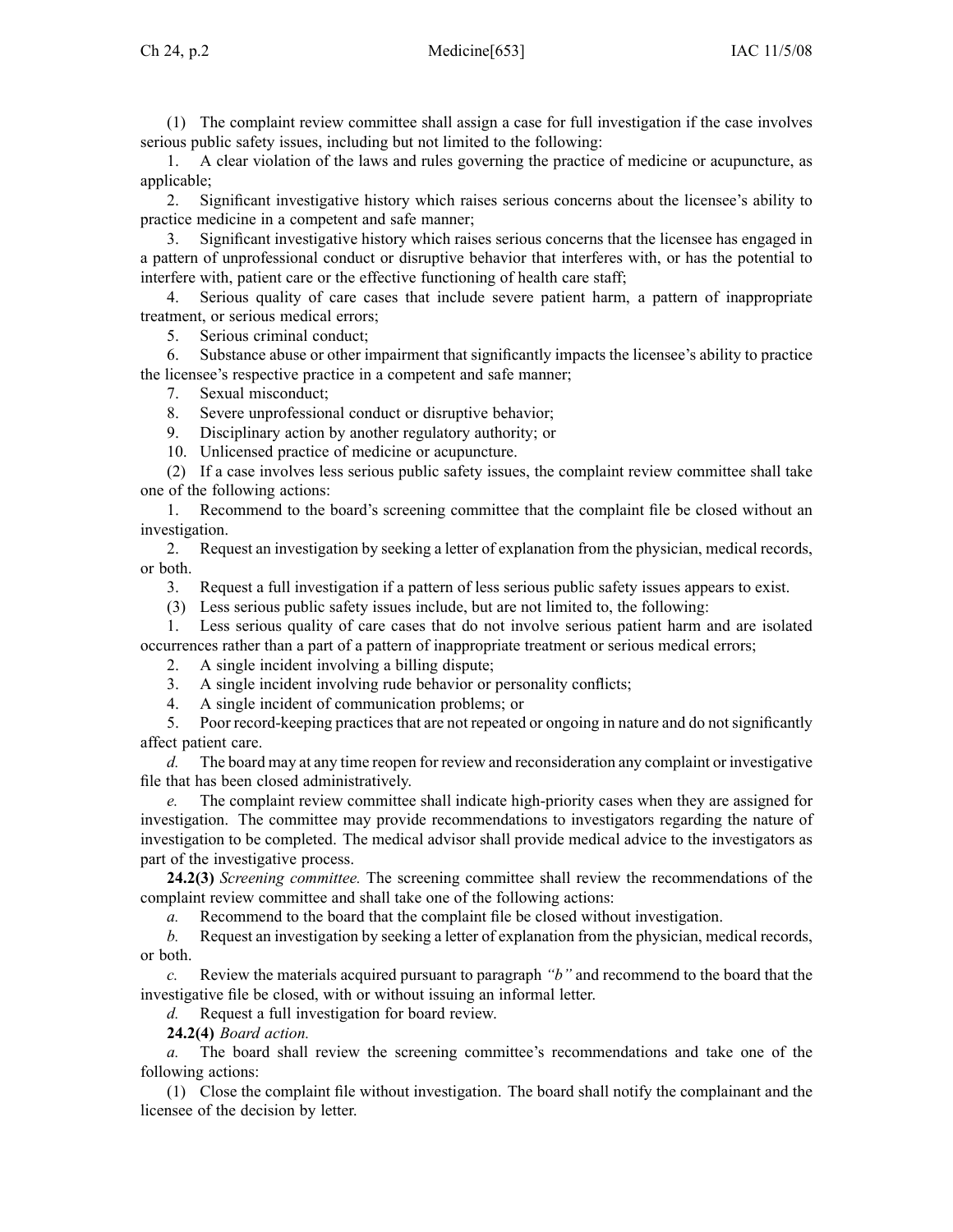(2) Close the investigative file that has been partially or fully investigated, with or without issuing an informal letter. The board shall notify the complainant and the licensee of the decision by letter.

(3) Request further investigation.

*b.* The board may reconsider and reopen <sup>a</sup> closed complaint or investigative file at <sup>a</sup> later date should it be deemed appropriate.

**24.2(5)** *Investigations.*

*a. Complainants.* At the time an investigation is opened, the complainant shall be sent <sup>a</sup> letter with the name of the investigator assigned to the case and the investigator's contact information and <sup>a</sup> statement encouraging the complainant to submit any further information that would assist the investigator with the case.

(1) The complainant may reques<sup>t</sup> <sup>a</sup> meeting with the investigator prior to the completion of the investigation.

(2) The complainant shall be informed of the confidentiality of the investigative information as provided in 24.2(8).

(3) The complainant may contact the chief investigator with questions or concerns about the investigation.

*b. Investigative subpoenas.*

(1) Issuance of an investigative subpoena. The executive director or <sup>a</sup> designee may, upon the written reques<sup>t</sup> of <sup>a</sup> board investigator or upon the executive director's own initiative, subpoena books, papers, records, and other real evidence necessary for <sup>a</sup> board investigation.

- (2) Request for subpoena. A written reques<sup>t</sup> for <sup>a</sup> subpoena shall contain the following:
- 1. The name and address of the person to whom the subpoena will be directed;
- 2. A specific description of the books, papers, records or other real evidence requested;

3. An explanation of why the evidence sought to be subpoenaed is necessary for the board to determine whether it should institute <sup>a</sup> contested case proceeding; and

4. In the case of <sup>a</sup> subpoena reques<sup>t</sup> for mental health records, confirmation that the conditions described in subparagraph 24.2(5)*"b"*(4) have been satisfied.

(3) Contents of subpoena. Each subpoena shall contain the following:

- 1. The name and address of the person to whom the subpoena is directed;
- 2. A description of the books, papers, records or other real evidence requested;
- 3. The date, time and location for production or inspection and copying;<br>4. The time within which a motion to quash or modify the subnoena mus
- The time within which a motion to quash or modify the subpoena must be filed;
- 5. The signature, address and telephone number of the executive director or designee;
- 6. The date of issuance; and
- 7. A return of service attached to the subpoena.

(4) Subpoena for mental health records. A subpoena for mental health records shall meet the requirements of subparagraph (3) above. The board shall document the following prior to the issuance of <sup>a</sup> subpoena for mental health records:

1. The nature of the complaint reasonably justifies the issuance of <sup>a</sup> subpoena;

2. Adequate safeguards have been established to preven<sup>t</sup> unauthorized disclosure;

3. An express statutory mandate, articulated public policy, or other recognizable public interest favors access; and

4. An attempt was made to notify the patient and to secure an authorization from the patient for release of the records at issue.

(5) Motion to quash or modify subpoena.

1. Any person who is aggrieved or adversely affected by compliance with the subpoena and who desires to challenge the subpoena must, within 14 days after service of the subpoena, or before the time specified for compliance if such time is less than 14 days, file with the board <sup>a</sup> motion to quash or modify the subpoena. The motion shall describe the legal reasons why the subpoena should be quashed or modified and may be accompanied by legal briefs or factual affidavits.

2. Hearing on motion. Upon receipt of <sup>a</sup> timely motion to quash or modify <sup>a</sup> subpoena, the board may reques<sup>t</sup> an administrative law judge to hold <sup>a</sup> hearing and issue <sup>a</sup> decision, or the board may conduct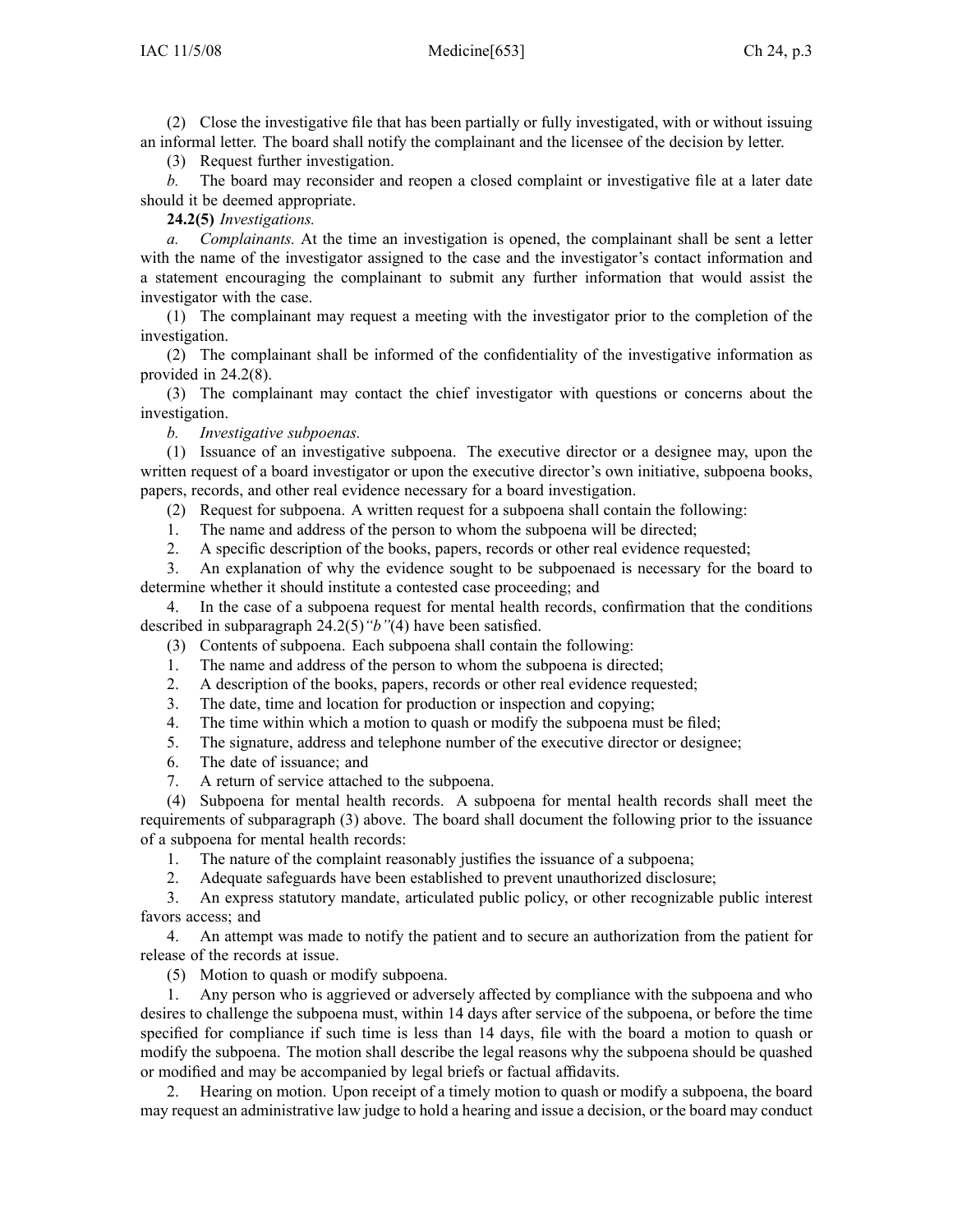<sup>a</sup> hearing and issue <sup>a</sup> decision. Oral argumen<sup>t</sup> may be scheduled at the discretion of the administrative law judge or the board. The administrative law judge or the board may quash or modify the subpoena, deny the motion, or issue an appropriate protective order.

3. Appeal of decision on motion. A person who is aggrieved by <sup>a</sup> ruling of an administrative law judge and who desires to challenge that ruling must appeal the ruling to the board by serving on the board's executive director, either in person or by certified mail, <sup>a</sup> notice of appeal within 10 days after service of the decision of the administrative law judge.

4. Final agency action. If the person contesting the subpoena is not the person under investigation, the board's decision is final for purposes of judicial review. If the person contesting the subpoena is the person under investigation, the board's decision is not final for purposes of judicial review until either the person is notified that the investigation has been concluded with no formal action or there is <sup>a</sup> final decision in the contested case.

*c. Licensee response.* Prior to the commencement of <sup>a</sup> contested case proceeding, the investigator shall attempt to contact the licensee at the address of record to give the licensee the opportunity to respond to the allegations under investigation. If the licensee cannot be located at the address of record, the investigator shall make reasonable efforts to locate the licensee; but if that licensee cannot be located, the investigation shall be completed and sent to the board without the licensee's response. Contact with the licensee and the licensee's response to the allegations may be made in writing or through <sup>a</sup> personal interview.

*d. Investigative report.* Upon completion of an investigation, the investigatorshall prepare <sup>a</sup> repor<sup>t</sup> for the board's consideration. The repor<sup>t</sup> shall set forth the information obtained in the course of the investigation and the response, if any, of the licensee.

*e. Board review.* The board shall review the investigative record, discuss the case, and take one of the following actions:

(1) Close the investigative file without action. The board shall notify the complainant and the licensee of the decision by letter. The board may reconsider and reopen <sup>a</sup> closed complaint or investigative file at <sup>a</sup> later date should it be deemed appropriate.

(2) Request further investigation, including peer review.

(3) Meet with the licensee. The board or the licensee may reques<sup>t</sup> that the licensee appear before the board to discuss <sup>a</sup> pending investigation. The board has discretion on whether to gran<sup>t</sup> <sup>a</sup> licensee's reques<sup>t</sup> for an appearance. By electing to participate in the appearance, the licensee waives any objection to <sup>a</sup> board member's both participating in the appearance and later participating as <sup>a</sup> decision maker in <sup>a</sup> contested case proceeding on the grounds that:

1. Board members have personally investigated the case, and

2. Board members have combined investigative and adjudicative functions.

If the executive director or director of legal affairs participates in the appearance, the licensee further waives any objection to having the executive director or director of legal affairs assist the board in the contested case proceeding.

(4) Issue an informal letter of warning or education. If the board concludesthat there is not probable cause to file disciplinary charges, the board may issue the licensee an informal letter of warning or education. A letter of warning or education is an informal communication between the board and the licensee and is not formal disciplinary action or <sup>a</sup> public document.

(5) File <sup>a</sup> statement of charges. If the board determinesthat there is probable cause for taking formal disciplinary action against <sup>a</sup> licensee, the board shall file <sup>a</sup> statement of charges, thereby commencing <sup>a</sup> contested case proceeding.

Prior to the initiation of formal disciplinary charges in a case involving the supervision of a physician assistant, the board shall forward <sup>a</sup> copy of the investigative repor<sup>t</sup> to the board of physician assistants for its advice and recommendation. The board of physician assistants shall respond within six weeks or sooner if requested by the board of medicine. The board of medicine shall consider the advice and recommendation of the board of physician assistants.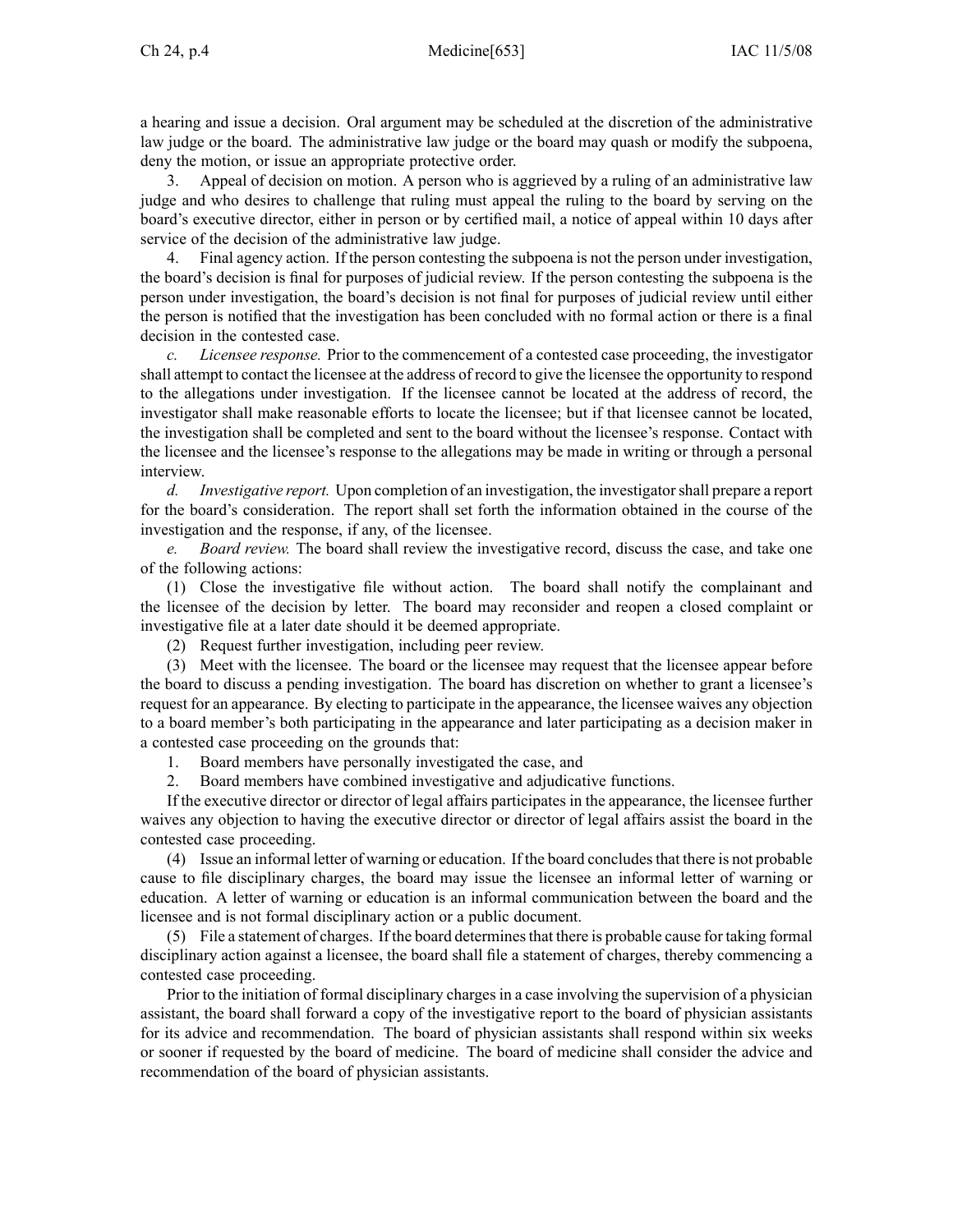(6) Request <sup>a</sup> combined statement of charges and settlement agreement. At the board's discretion, the board and the licensee may enter into <sup>a</sup> combined statement of charges and settlement agreemen<sup>t</sup> to resolve <sup>a</sup> contested case proceeding.

**24.2(6)** *Licensee-patient privileged communications.* The privilege of confidential communication between the recipient and the provider of health care services shall not extend to afford confidentiality to medical records maintained by or on behalf of the subject of an investigation by the board, or records maintained by any public or private agency or organization, which relate to <sup>a</sup> matter under investigation by the board. No provision of Iowa Code section 622.10, except as it relates to an attorney of the licensee, or the stenographer or confidential clerk of the licensee's attorney, shall be interpreted to restrict access by the board or its staff or agents to information sought in an investigation being conducted by the board.

**24.2(7)** *Investigation of malpractice lawsuits, judgments and settlements.* The board shall review reports received from insurance carriers and licensees involving malpractice lawsuits, adverse judgments, and settlements. The board may choose to investigate such reports in the same manner as is prescribed in these rules for the review and investigation of other complaints to determine whether there is probable cause under applicable statutes or administrative rules for licensee discipline.

**24.2(8)** *Confidentiality of investigative information.* All investigative information obtained by the board or its employees or agents, including peer reviewers acting under the authority of the board, in the investigative process is privileged and confidential. Board investigative information is not subject to discovery, subpoena, or other means of legal compulsion for its release to any person other than the licensee and the board or its employees and agents and is not admissible in evidence in any judicial or administrative proceeding other than the proceeding involving licensee discipline. However, the statement of charges, settlement agreemen<sup>t</sup> or decision of the board in <sup>a</sup> contested case disciplinary proceeding shall be an open record.

**653—24.3(272C) Peer review.** The board may assign any case to peer review for evaluation of the professional services rendered by the licensee and repor<sup>t</sup> to the board.

**24.3(1)** *Registration of peer reviewers.* The board may register peer reviewers by maintaining <sup>a</sup> list of peer reviewers in the board office. The board shall enter into <sup>a</sup> contract with peer reviewers to provide peer review services.

**24.3(2)** *Case referral for peer review.* The board or board staff shall determine which peer reviewers will review <sup>a</sup> case and what investigative information shall be referred to <sup>a</sup> peer reviewer.

**24.3(3)** *Board assistance to peer reviewers.* The board may provide investigatory and related services to assist the peer reviewers.

**24.3(4)** *Confidentiality.* Peer reviewers shall observe the confidentiality requirements imposed by Iowa Code section 272C.6(4).

**24.3(5)** *Liability, defense and indemnity.* Peer reviewers shall not be liable for acts, omissions or decisions made in connection with service on the peer review committee. However, such immunity from civil liability shall not apply if such act is done with malice. Peer reviewers shall be provided <sup>a</sup> defense by the state for civil lawsuits related to board peer review and shall be indemnified for all such judgments or settlements as provided by applicable law and administrative rules.

**24.3(6)** *Written peer review report.* Peer reviewers shall review the information provided by the board and provide <sup>a</sup> written repor<sup>t</sup> to the board.

*a.* The written repor<sup>t</sup> shall contain <sup>a</sup> statement of facts, an opinion of the peer reviewers whether the licensee violated the standard of care, and the rationale supporting the opinion.

*b.* The written repor<sup>t</sup> shall be signed by the peer reviewers concurring in the report.

*c.* If the peer reviewers find that they are unable to review the case, the investigative information shall be returned to the board.

**653—24.4(272C) Order for physical, mental, or clinical competency evaluation.** All licensees of this board, as <sup>a</sup> condition of licensure, have <sup>a</sup> duty to submit to <sup>a</sup> physical, mental, or clinical competency evaluation within <sup>a</sup> time specified by order of the board. A physical or mental evaluation may be ordered upon <sup>a</sup> showing of probable cause that the licensee suffers from <sup>a</sup> mental, neuropsychological, physical,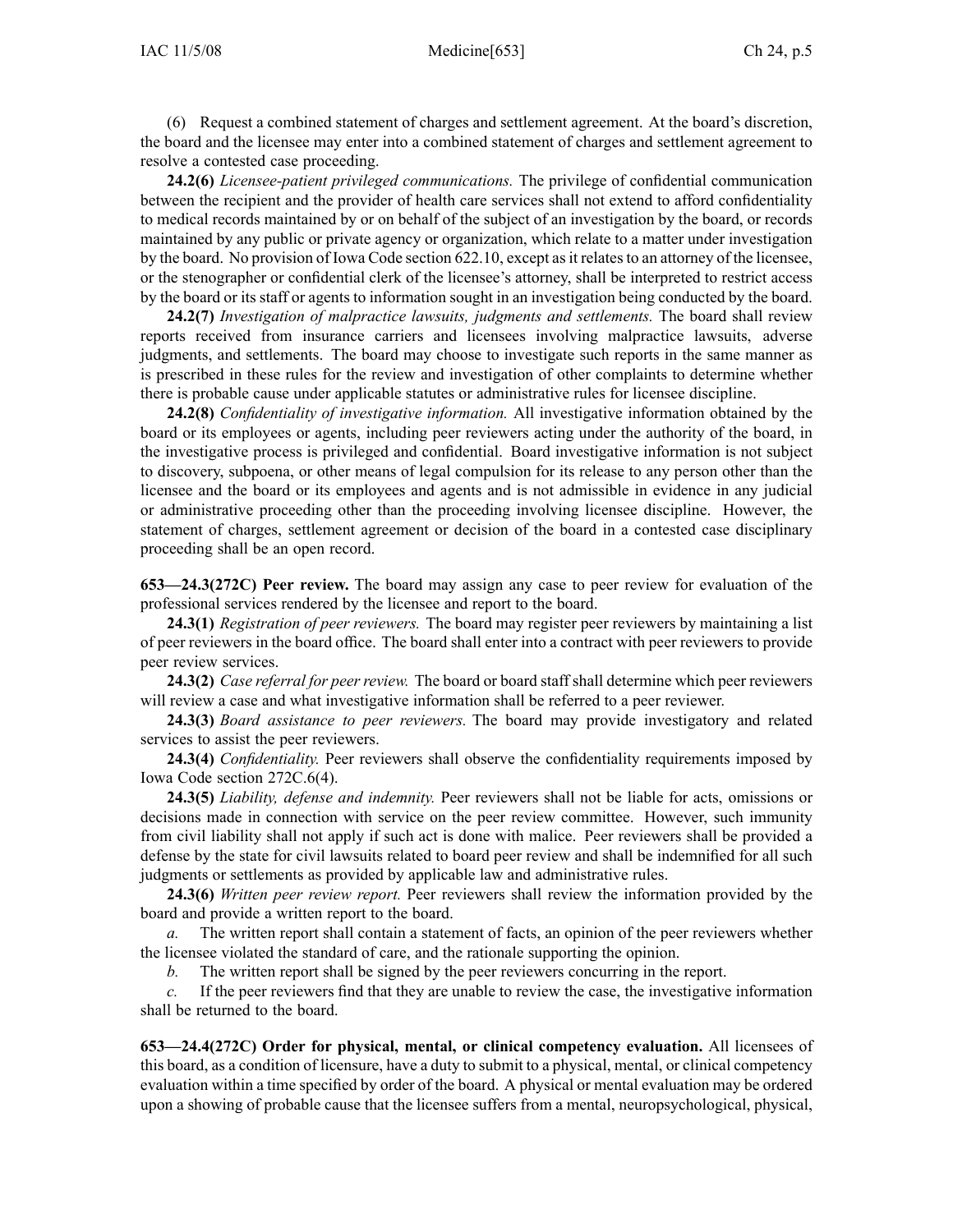physiological, psychiatric or psychological condition, including, but not limited to, behavior which constitutes professional sexual misconduct as defined by 653—subrule 13.7(4), disruptive behavior as defined by  $653$ —subrule 13.7(5), or substance abuse. A physical or mental health evaluation may include <sup>a</sup> disruptive behavior evaluation, neuropsychological evaluation, psychiatric evaluation, professional sexual misconduct evaluation, substance abuse evaluation, or screening for alcohol or drug abuse. A clinical competency evaluation may be ordered upon <sup>a</sup> showing of probable cause that the licensee is professionally incompetent. The evaluation order and all information developed during the evaluation process shall remain par<sup>t</sup> of <sup>a</sup> confidential investigative file pursuan<sup>t</sup> to Iowa Code section 272C.6(4). The evaluation or screening shall be at the licensee's expense. All such orders shall be delivered to the licensee via personal service or by certified mail, return receipt requested.

**24.4(1)** *Content of order.* A board order shall include the following items:

*a. Probable cause.* A showing by the board that there is probable cause to order the licensee to complete an evaluation.

*b. Nature of evaluation or screening.* A description of the type of evaluation or screening that the licensee must complete.

*c. Evaluation facility.* The name and address of the examiner or evaluation or treatment or screening facility that the board has identified to perform the evaluation.

*d. Scheduling the evaluation.* The amount of time in which the licensee mustschedule the required evaluation.

*e. Completion of the evaluation.* The amount of time in which the licensee must complete the evaluation.

*f. Board release.* A requirement that the licensee sign all necessary releases for the board to communicate with the evaluator or the evaluation or treatment program and to obtain any reports generated by the program.

**24.4(2)** *Alternatives.* Following issuance of the evaluation order, the licensee may reques<sup>t</sup> additional time to schedule or complete the evaluation or to reques<sup>t</sup> the board to approve an alternative evaluator or treatment facility. The board shall determine whether to gran<sup>t</sup> such <sup>a</sup> request.

**24.4(3)** *Objection to order.* A licensee who isthe subject of <sup>a</sup> board evaluation order and who objects to the order may file <sup>a</sup> reques<sup>t</sup> for hearing. The reques<sup>t</sup> shall be filed within 14 days of issuance of the evaluation order. A licensee who fails to timely file <sup>a</sup> reques<sup>t</sup> for hearing to object to an evaluation order waives any future objection to the evaluation order in the event formal disciplinary charges are filed for failure to comply with the evaluation order or on any other grounds. The reques<sup>t</sup> for hearing shall specifically identify the factual and legal issues upon which the licensee bases the objection. The hearing shall be considered <sup>a</sup> contested case proceeding and shall be governed by the provisions of 653—Chapter 25.

**24.4(4)** *Closed hearing.* Any hearing on an objection to the board order shall be closed pursuan<sup>t</sup> to Iowa Code section 272C.6(1).

**24.4(5)** *Order and reports confidential.* An evaluation order and any subsequent evaluation reports issued in the course of <sup>a</sup> board investigation are confidential investigative information pursuan<sup>t</sup> to Iowa Code section 272C.6(4). However, all investigative information related to an evaluation order shall be provided to the licensee in the event the licensee files an objection under 24.4(3), in order to allow the licensee an opportunity to prepare for hearing.

**24.4(6)** *Admissibility*. In the event the licensee submits to evaluation and subsequent proceedings are held before the board, all objections shall be waived as to the admissibility of the licensee's testimony or evaluation reports on the grounds that they constitute privileged communication. The medical testimony or examination reports shall not be used against the licensee in any proceeding other than one relating to licensee discipline by the board.

**24.4(7)** *Failure to submit.* Failure of <sup>a</sup> licensee to submit to <sup>a</sup> board-ordered mental, physical, clinical competency orsubstance abuse evaluation or alcohol or drug screening constitutes <sup>a</sup> violation of the rules of the board and is grounds for disciplinary action.

These rules are intended to implement Iowa Code chapters 17A, 147, 148, and 272C.